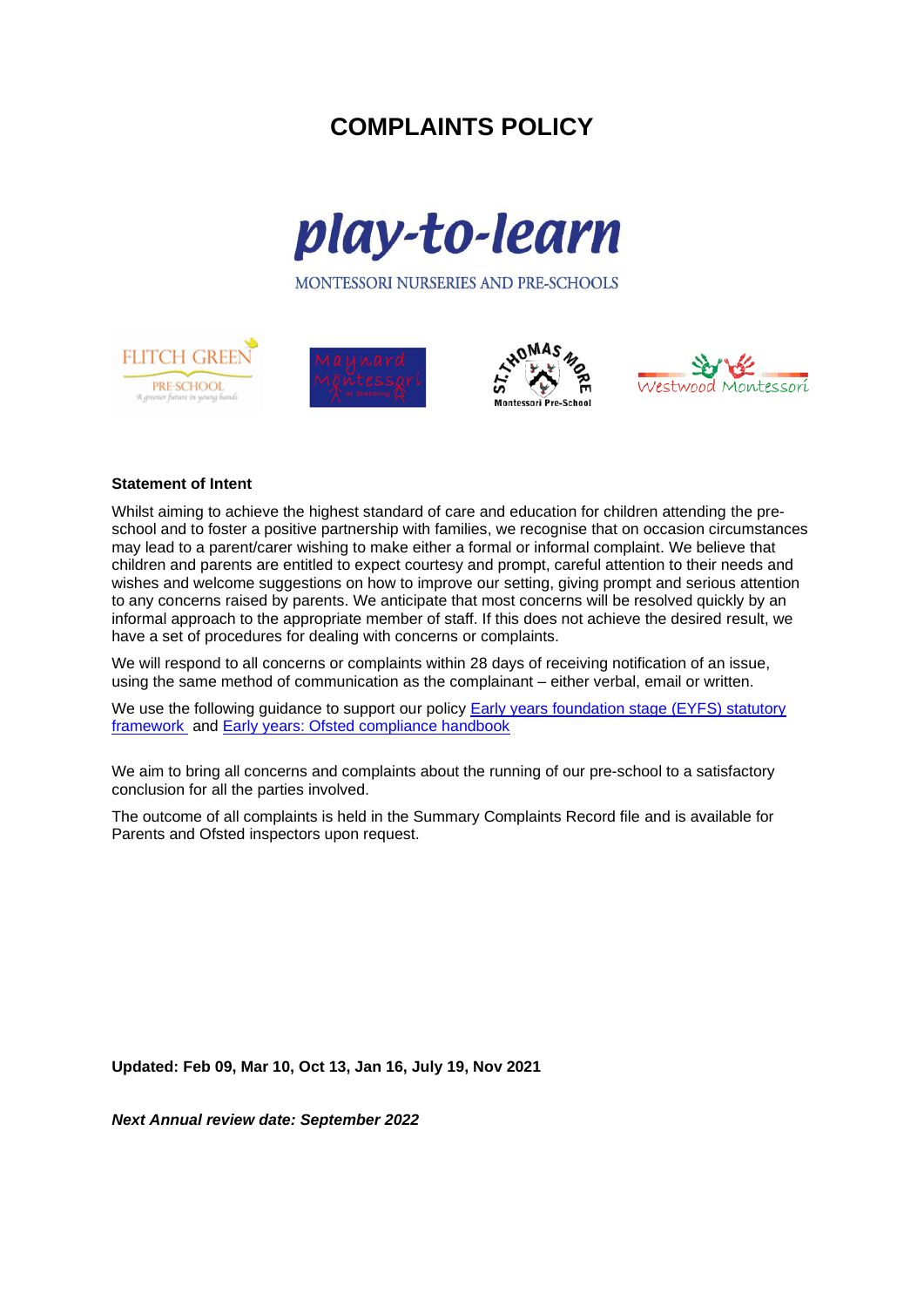# **Method**

We operate the following complaints procedure, keeping a 'Summary Log' of all complaints that reach stage 2 or beyond. This is to be made available to parents as well as to Ofsted inspectors upon request. A full procedure is set out in the 'Complaints Summary Record' and acts as the 'summary log' for this purpose.

## **Making a complaint**

## **Stage 1**

- Any parent who has a concern about any aspect of the setting's provision should discuss the issue with the Manager.
- Most complaints should be resolved amicably and informally at this stage.

## **Stage 2**

- If there is not a satisfactory outcome at Stage 1, or if the problem recurs, the parent can move to Stage 2 of the procedure by putting the concerns or complaint in writing to the Manager and the Business Owner.
- For parents who are not comfortable with making written complaints, we can provide a template form for recording complaints; the form may be completed with the Manager and signed by the parent.
- The pre-school stores written complaints from parents in the Complaints file. However, if the complaint involves a detailed investigation, the Manager may wish to store all information relating to the investigation in a separate file designated solely for this complaint.
- When the investigation into the complaint is completed, the Manager and Business Owner meets with the parent to discuss the outcome.
- When the complaint is resolved at this stage, the summative points are logged in the Complaints Summary Record.

# **Stage 3**

- If the parent is not satisfied with the outcome of the investigation, he or she can request a meeting with the Manager and the Business Owner. The parent can have a friend or partner present if required and the Manager should have the support of the Business Owner or other Senior management, present.
- An agreed written record of the discussion is made as well as any decision or action to take as a result. All parties present at the meeting sign the record and receive a copy of it.
- This signed record signifies that the procedure has concluded. When the complaint is resolved at this stage, the summative points are logged in the Complaints Summary Record.

#### **Stage 4**

- If at the Stage 3 meeting the parent and pre-school cannot reach agreement, an external mediator can be invited to help to settle the complaint. This person should be acceptable to both parties, listen to both sides and offer advice. A mediator has no legal powers but can help to define the problem, review the action so far and suggest further ways in which it might be resolved.
- Staff or volunteers who are deemed as appropriate persons to be invited to act as mediators.
- The mediator keeps all discussion confidential. S/he can hold separate meetings with the setting personnel (setting leader and owner/chair of the management committee) and the parent, if this is